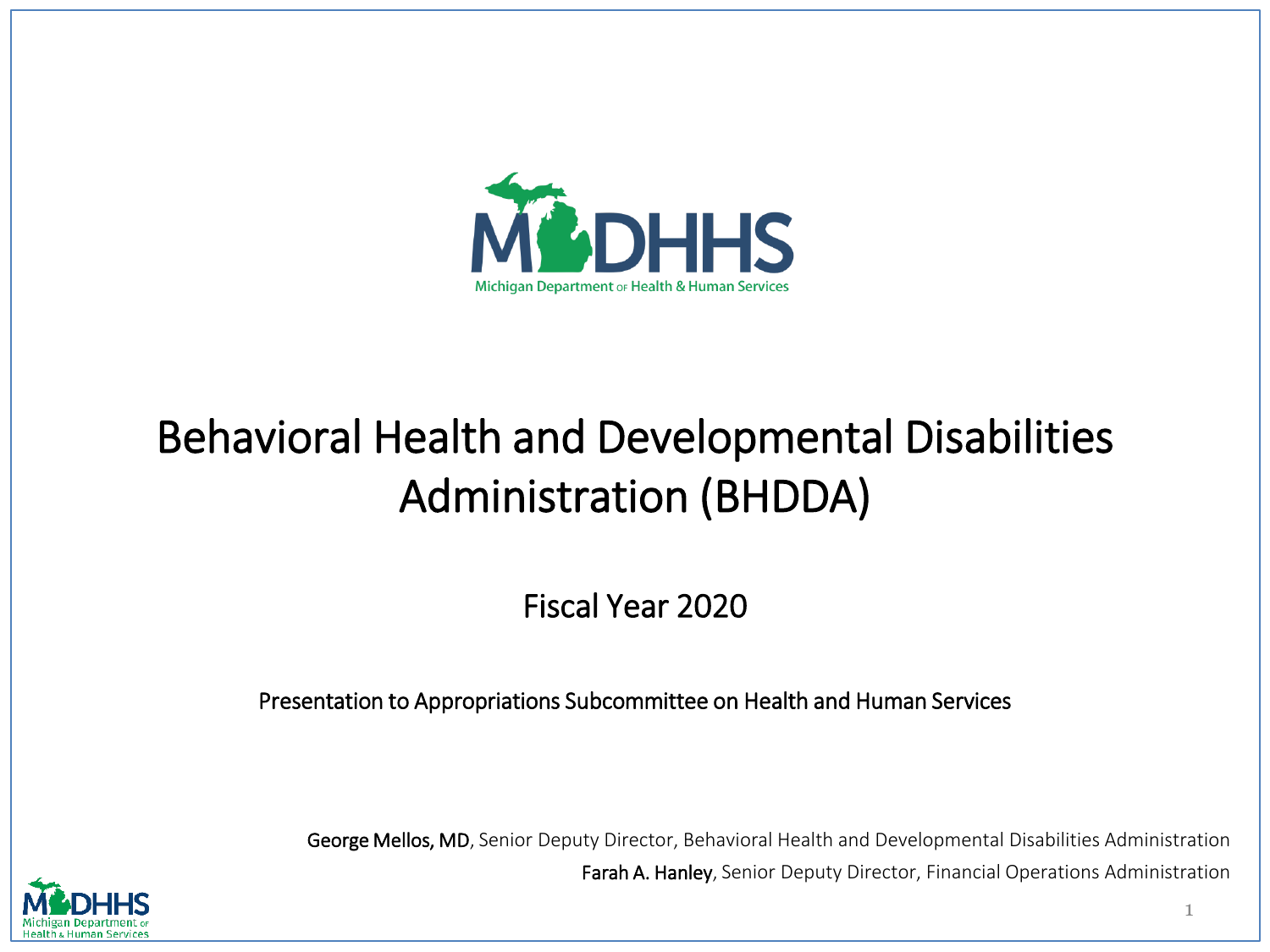## **Background: Michigan's Public Behavioral Health System – Community-Based Services**

- 46 Community Mental Health Services Programs (CMHSPs)
- 10 Medicaid Prepaid Inpatient Health Plans (PIHPs)

#### • Populations Served

- 1. People in crisis
- 2. Persons with:
	- a. Adults: Serious Mental Illness (SMI) 153,168
	- b. Children: Serious Emotional Disturbance (SED) 51,422
	- c. Intellectual/Developmental Disabilities (I/DD) 49,513
	- d. Substance Use Disorders (SUD) 72,534

### • Total Served (2018): **318,511**

- \$2.9 billion for Mental Health (93%)
- \$221 million for Substance Use Disorders (7%)
- Over 90% served through Medicaid; 10% GF

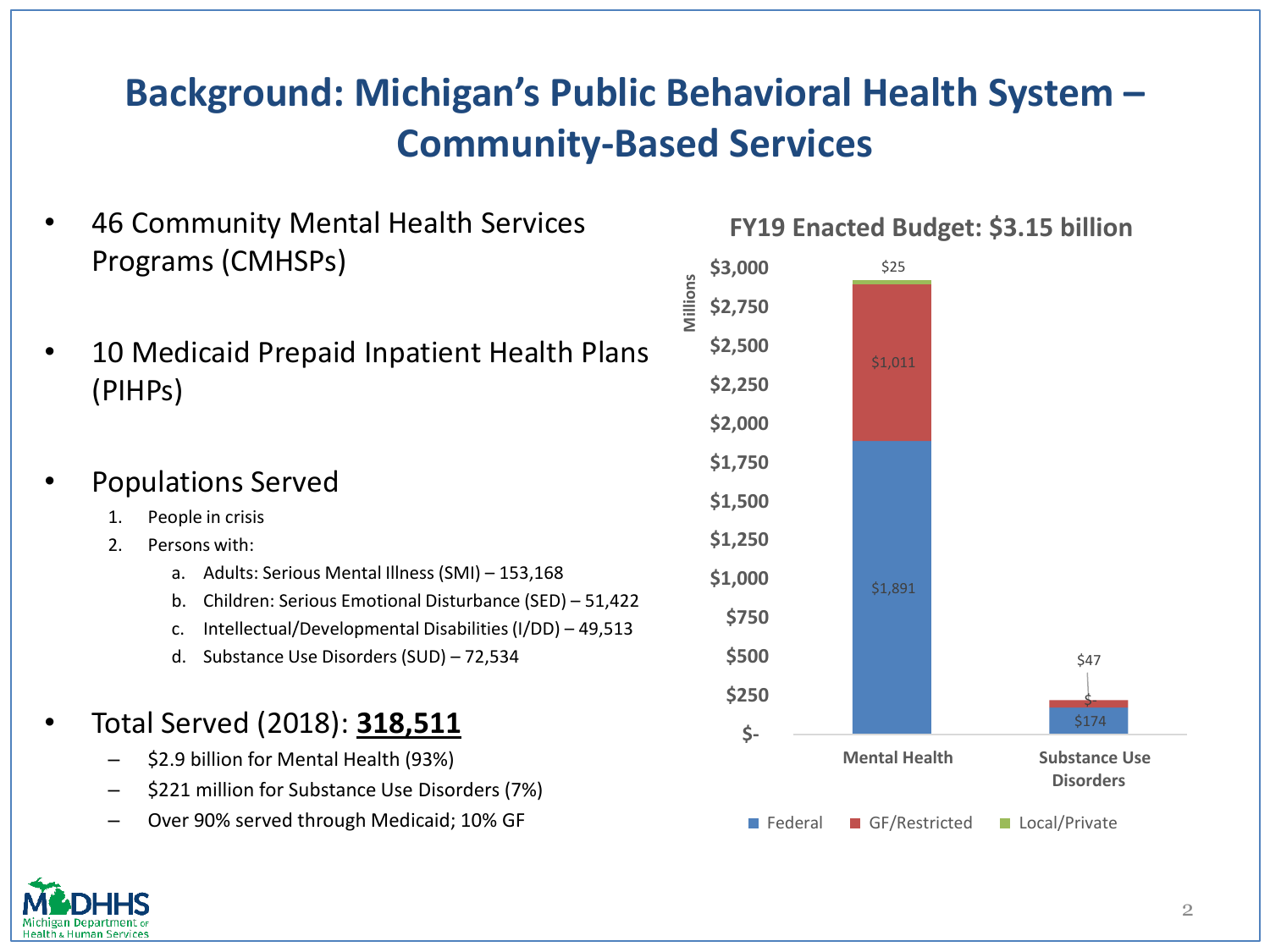## **Background: Michigan's Public Behavioral Health System – State Hospitals**

#### •Adult Hospitals (Patients):

- Caro (86)
- Reuther (168)
- Kalamazoo (144)
- •Forensic (Patients):
	- Center for Forensic Psychiatry (264)

### •Children (Patients):

• Hawthorn (48)

#### •In-house census as of March 14, 2019: 710 Patients

- •Private Inpatient Licensed Beds:
	- Adult: 2,197 beds; 59 facilities
	- Child/Adolescent: 276 beds; 11 facilities



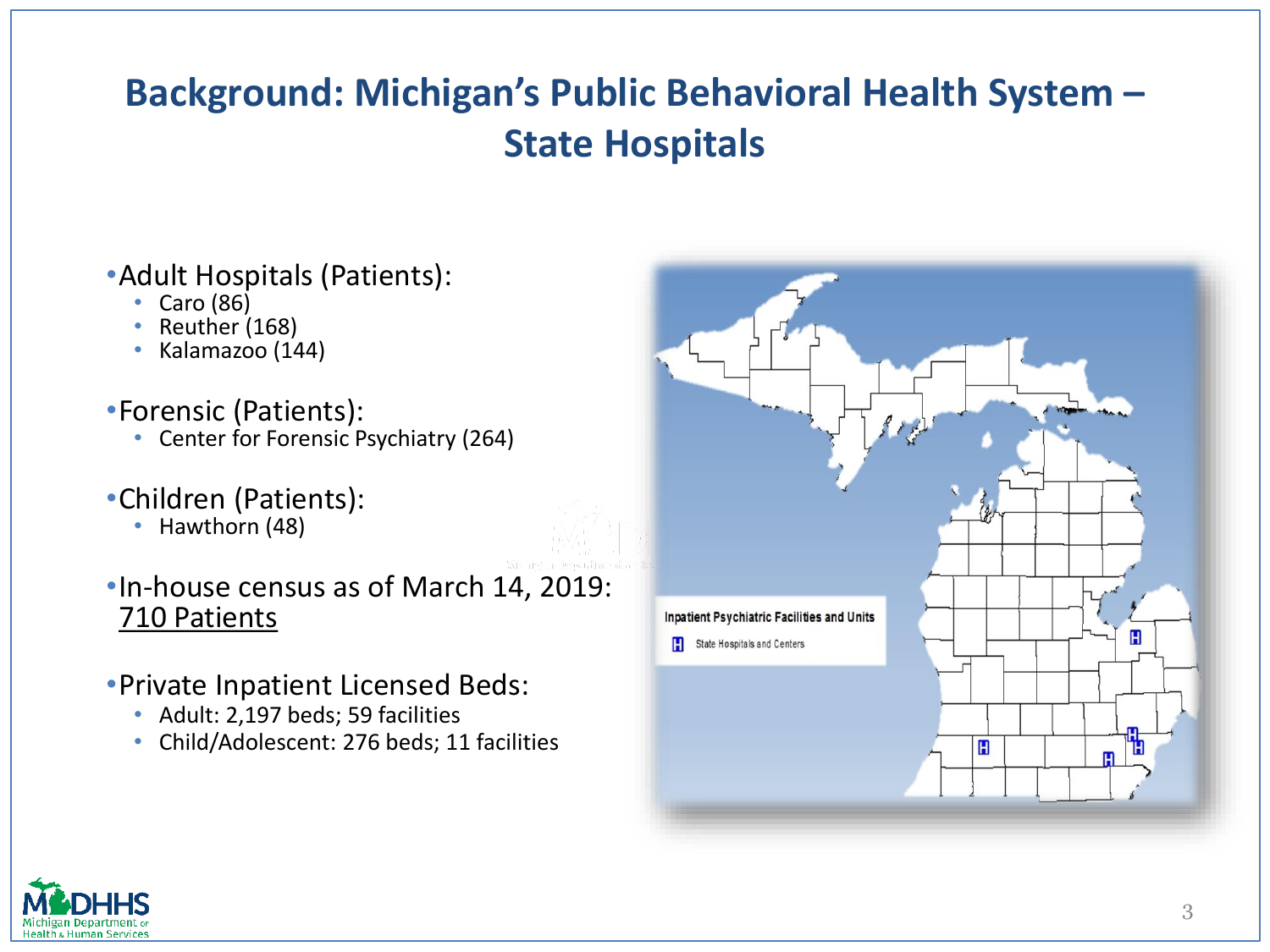## **BHDDA Strategic Accomplishments: FY19**

- Increased Efforts to Mitigate the Opioid/SUD Epidemic:
	- Over 72,000 people received SUD treatment (2% increase from last year)
	- Over 219,000 people attended SUD prevention programs (8% increase from last year)
- Improved Patient Flow and Care Transitions at State Hospitals
	- Achieved 14% improvement in forensic evaluation wait times since January 2019
	- Reduced overall waitlist by 21% since November 2018
	- Children's Transition Support Team at Hawthorn reduced readmission rate after discharge to 23%
- Promoted Independence and Self-Direction through DD Council Efforts
	- 6 CMHSPs took action to incentivize competitive and integrated employment
	- 11 CMHSPs utilized 57 Certified Peer Mentors for persons with I/DD
- Enhanced Access and Quality of Care to Persons with Autism
	- 938 Certified Behavioral Analysts (38% increase from last year)
	- Opening of the Developmental Behavioral Unit at Hawthorn Center
- Continued Service to our Veterans
	- Provided community based services to 3,692 Veterans (12% increase from last year)
- Diverted People from Jail to Mental Health Services

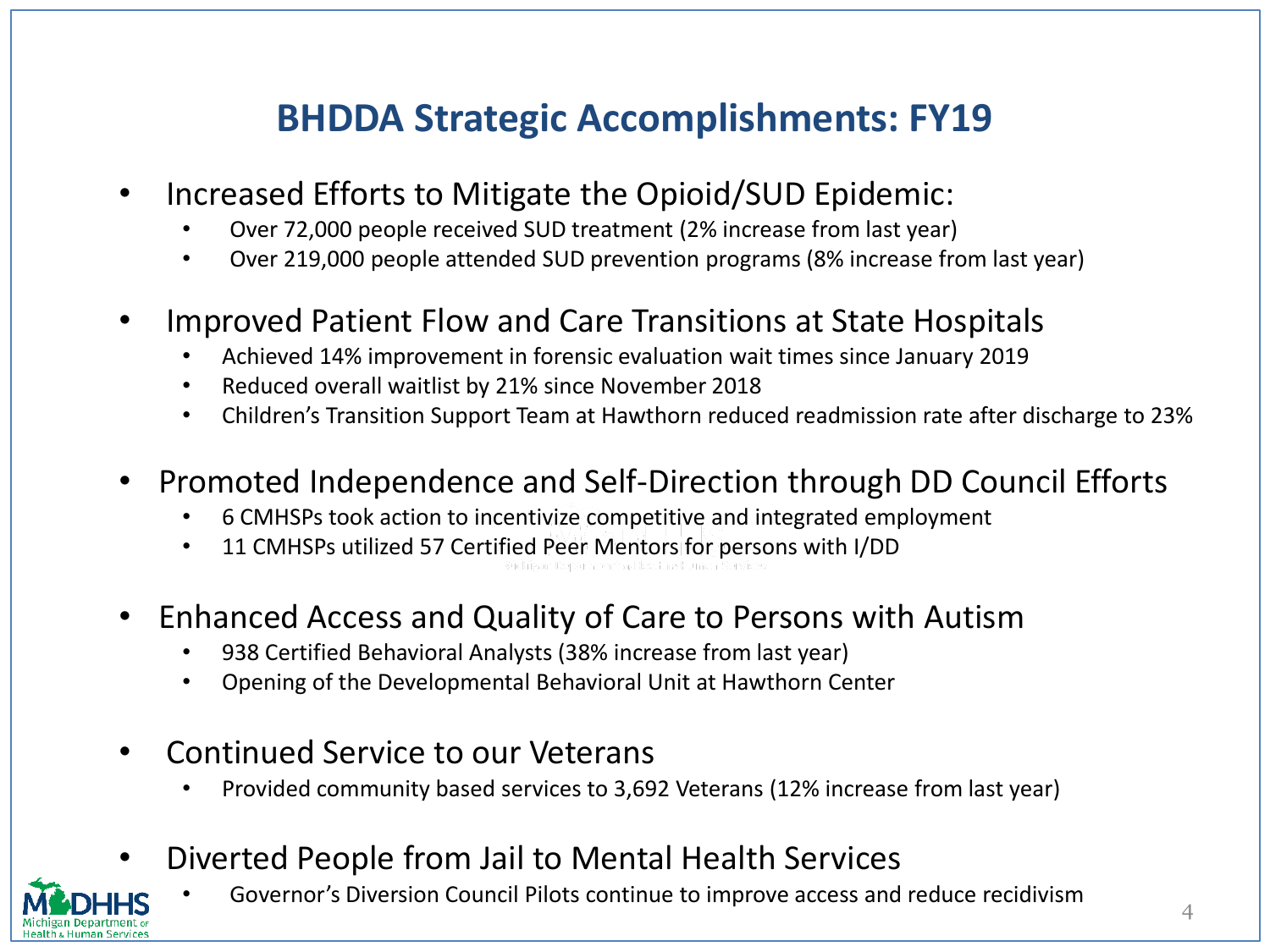## **FY20 Strategic Priorities**

| <b>Action</b>                                                                         | Goal                                                                                   | <b>Challenge</b>                                    |
|---------------------------------------------------------------------------------------|----------------------------------------------------------------------------------------|-----------------------------------------------------|
| Increase access to safety-net<br>psychiatric care                                     | Optimize patient flow to, from, and<br>within State Hospitals                          | <b>BHDDA Resources</b>                              |
| Continued mitigation of<br>substance use crisis                                       | Increase access to recovery services distinct delivery systems                         | Sustainable and adequate<br>Medicaid reimbursement; |
| Optimize PIHP/CMHSP financial<br>and operational structures to<br>boost care delivery | Address systemic barriers                                                              | <b>BHDDA</b> resources                              |
| Strengthen services to persons<br>exiting incarceration                               | Continue collaboration with MDOC<br>to serve former prisoners                          | Data sharing systems and<br>resources               |
| Promote self-direction and<br>community inclusion for those<br>with I/DD              | Increase employment, family<br>engagement, and peer mentoring<br>for persons with I/DD | Access to program resources                         |

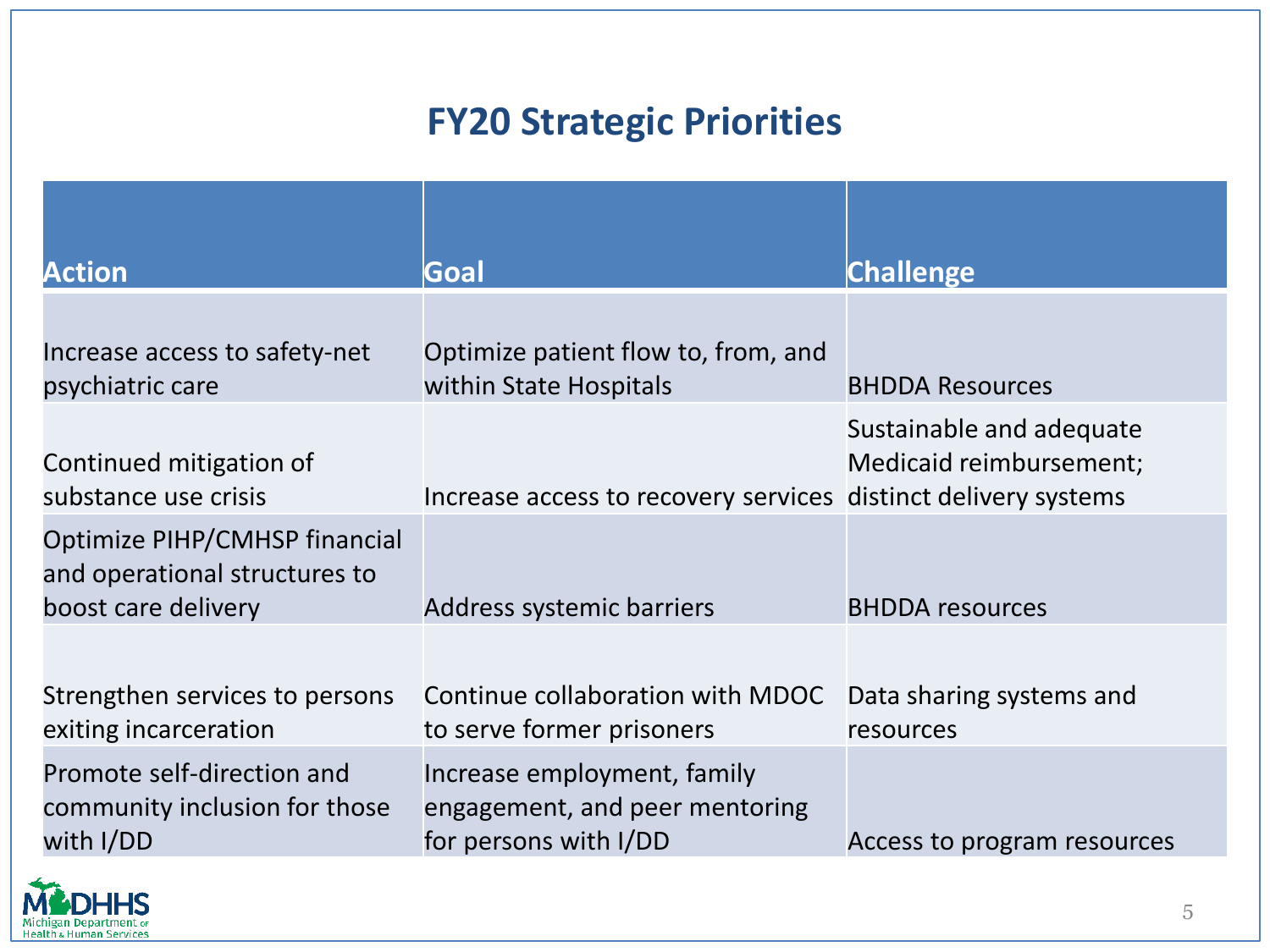## **Governor Whitmer's FY20 Executive Recommendation -- BHDDA**

- Improving Evaluation and Restoration Treatment Efficiency at the Center for Forensic Psychiatry (CFP)
	- Increase staffing by 12.0 FTE

#### **Context Action**

- From 2016 to 2019, the IST waitlist increased by 75%
- Michigan's IST Waitlist has 125 people
- Since January 2019, the percentage of competency examinations scheduled and performed has increased commensurate with workforce additions:
	- 19% increase for evaluations
	- 204% increase for evaluation scheduling
- This executive recommendation continues workforce investments to bolster waitlist efficiency

- Hire the following (12.0 FTE):
	- 7 forensic psychologists
	- 1 state division administrator
	- 2 departmental specialists
	- 2 secretarial positions
- Develop standard operating procedures at CFP (forensic) and BHDDA Central Office (non-forensic) to enhance patient flow to, within, and from State Hospitals to reduce waitlists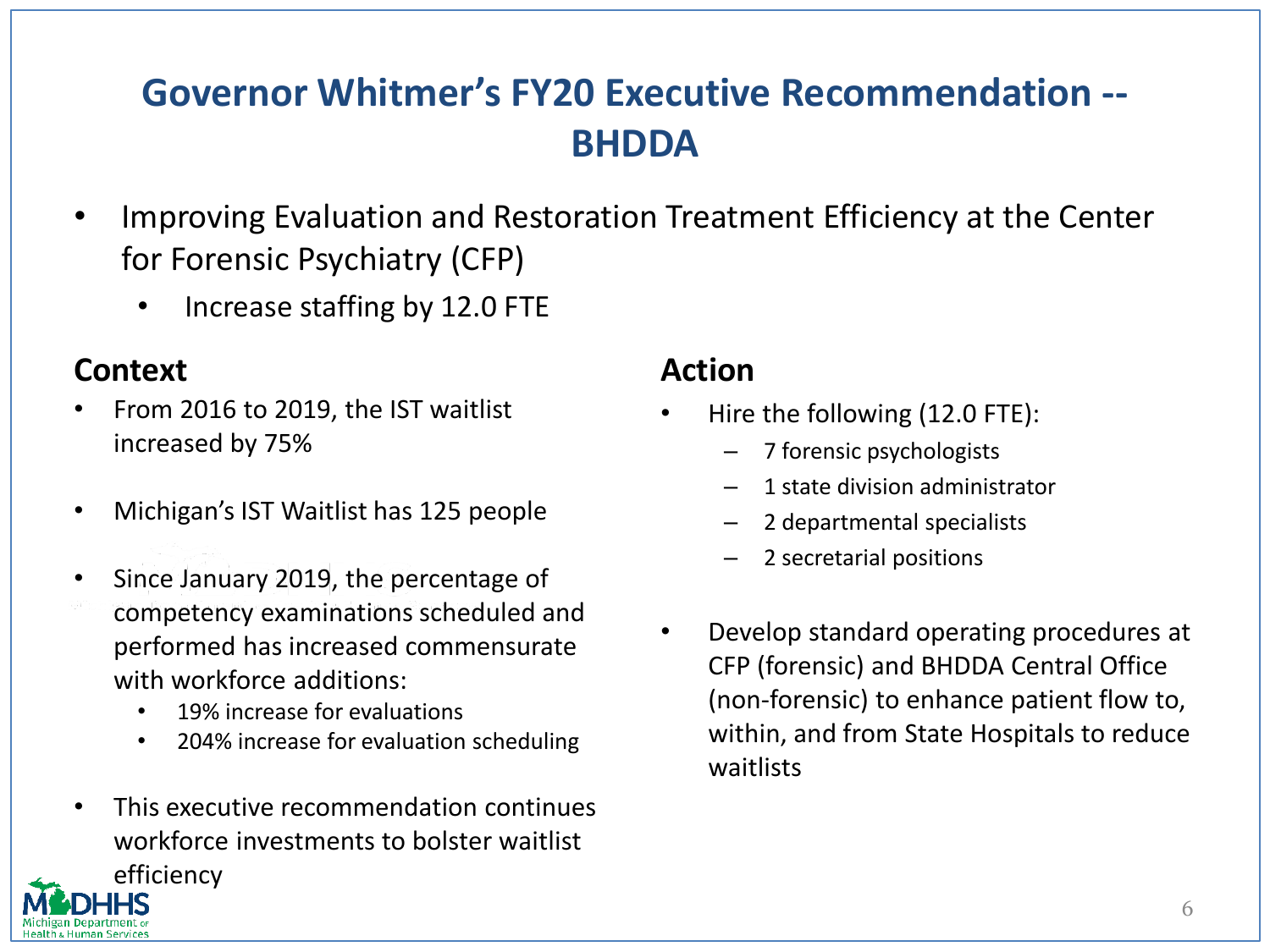## **5-Year History of Major Line Items: State Hospitals (in millions)**

| <b>Appropriation</b>                      | <b>FY 2016</b> | <b>FY 2017</b> | <b>FY 2018</b><br>Expenditures   Expenditures   Expenditures | <b>FY 2019</b><br><b>Enacted</b> | <b>FY 20 Executive</b><br><b>Recommendation</b> |
|-------------------------------------------|----------------|----------------|--------------------------------------------------------------|----------------------------------|-------------------------------------------------|
| <b>Center For Forensic</b><br>Psychiatry  | \$71.5         | \$81.7         | \$84.7                                                       | \$94.7                           | \$98.2                                          |
| Walter P. Reuther<br>Psychiatric Hospital | \$50.2         | \$56.9         | \$55.6                                                       | \$57.7                           | \$58.4                                          |
| <b>Hawthorn Center</b><br>Caro Regional   | \$24.0         | \$29.1         | \$32.9                                                       | \$32.2                           | \$32.6                                          |
| <b>Mental Health</b><br>Center            | \$47.3         | \$57.3         | \$49.6                                                       | \$59.4                           | \$63.1                                          |
| Kalamazoo<br><b>Psychiatric Hospital</b>  | \$59.4         | \$65.7         | \$62.9                                                       | \$69.5                           | \$70.2                                          |

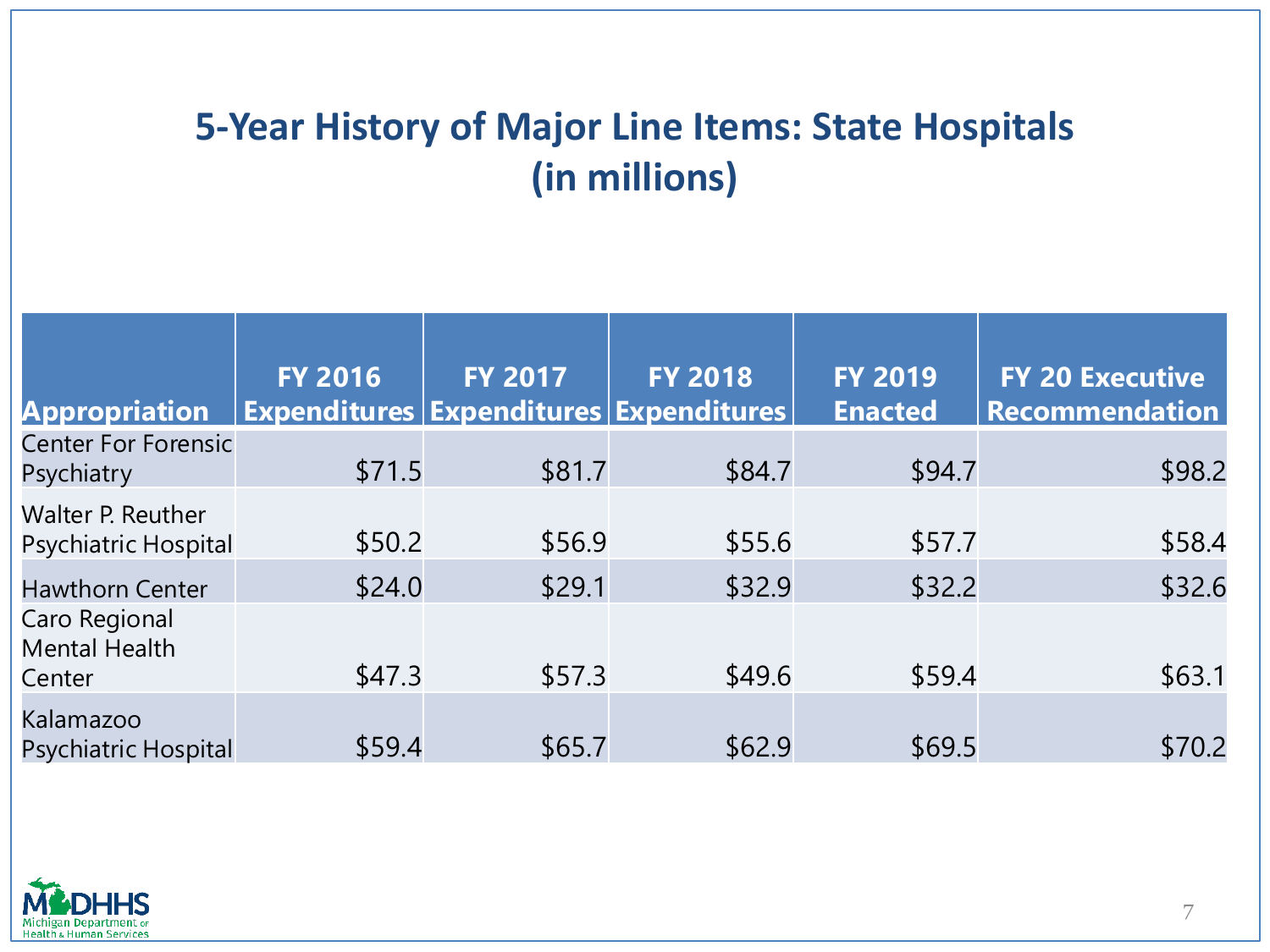# **5-Year History of Major Line Items: Select Community Based Services (in millions)**

| <b>Appropriation</b>                                          | <b>FY 2016</b><br><b>Expenditures</b> | <b>FY 2017</b><br><b>Expenditures</b> | <b>FY 2018</b><br><b>Expenditures</b> | <b>FY 2019</b><br><b>Enacted</b> | <b>FY 20 Executive</b><br>Recommendation |
|---------------------------------------------------------------|---------------------------------------|---------------------------------------|---------------------------------------|----------------------------------|------------------------------------------|
| <b>Medicaid Mental</b><br><b>Health Services</b>              | \$2,388.9                             | \$2,337.0                             | \$2,317.3                             | \$2,356.7                        | \$2,478.0                                |
| <b>Medicaid Substance</b><br>Use Disorder<br><b>Services</b>  | \$53.2                                | \$53.4                                | \$63.4                                | \$67.6                           | \$66.2                                   |
| <b>Healthy Michigan</b><br>Plan - Behavioral<br><b>Health</b> | \$222.6                               | \$247.8                               | \$304.4                               | \$307.8                          | \$346.5                                  |
| <b>Autism Services</b>                                        | \$70.0                                | \$61.2                                | \$182.3                               | \$192.9                          | \$221.7                                  |
| <b>Community Mental</b><br>Health Non-<br><b>Medicaid</b>     | \$117.0                               | \$119.9                               | \$120.0                               | \$125.6                          | \$125.6                                  |